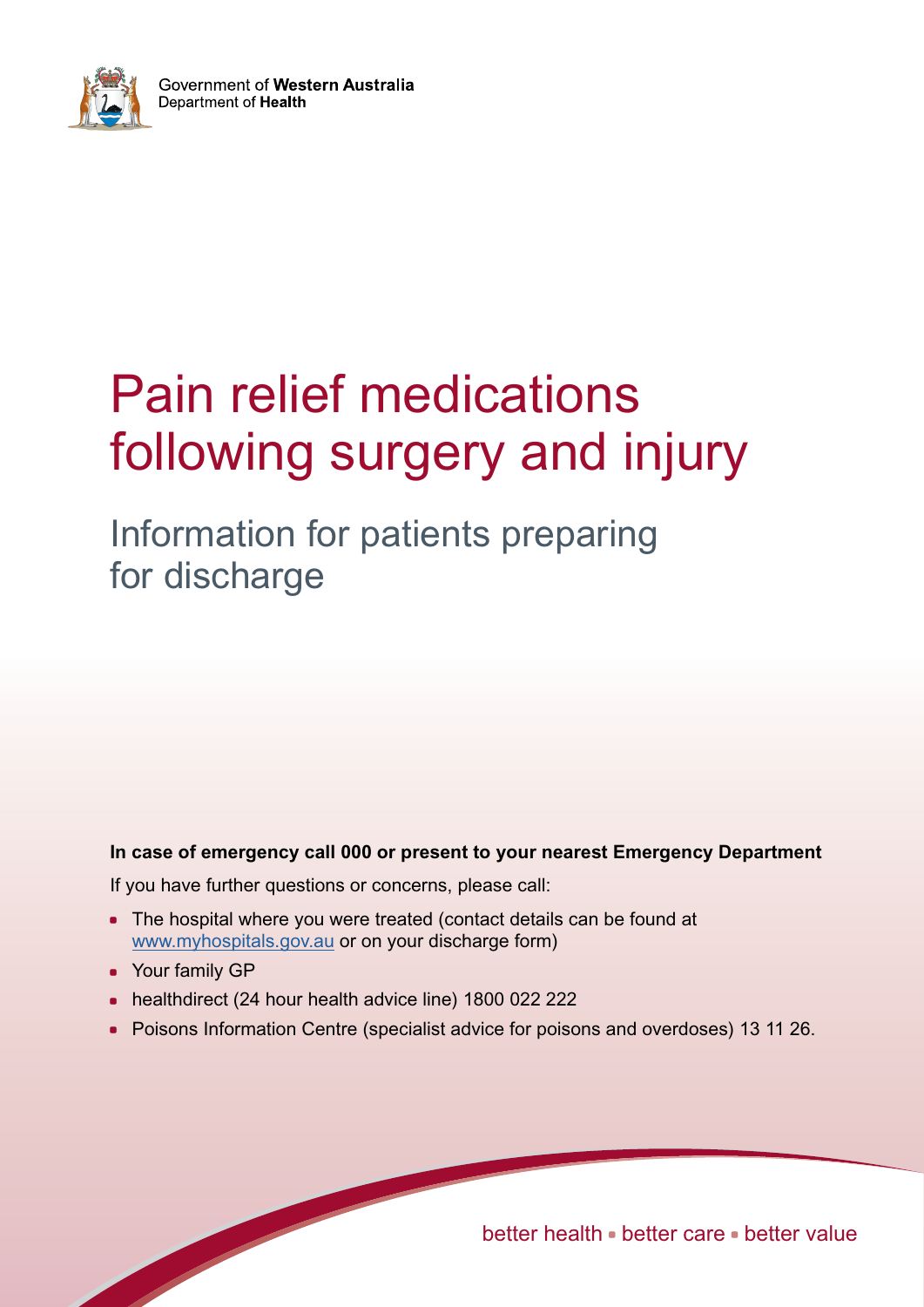#### **Acknowledgements**

Developed by the Analgesia Management Working Group (AMWG) and made available by the Western Australian Medicine Safety Group (WAMSG).

Reviewed by the Health Consumers Council (WA) Inc.

This booklet 'Pain relief medicines following surgery and injury: Information for patients preparing for discharge' is designed to be used in conjunction with the booklet titled 'Recommendations for prescribing analgesia on discharge following surgery or acute injury: Information for health practitioners preparing the patient for discharge'.

For more information on WAMSG or to obtain a copy of this booklet go to website: [www.watag.org.au/wamsg](http://www.watag.org.au/wamsg)

To provide feedback on this booklet email: [wamsg@health.wa.gov.au](mailto:wamsg%40health.wa.gov.au?subject=Pain%20Relief)

**Disclaimer:** The information contained in this brochure has been produced as a guide only. It is not intended to be comprehensive and does not take the place of professional medical advice from your doctor, nurse or pharmacist.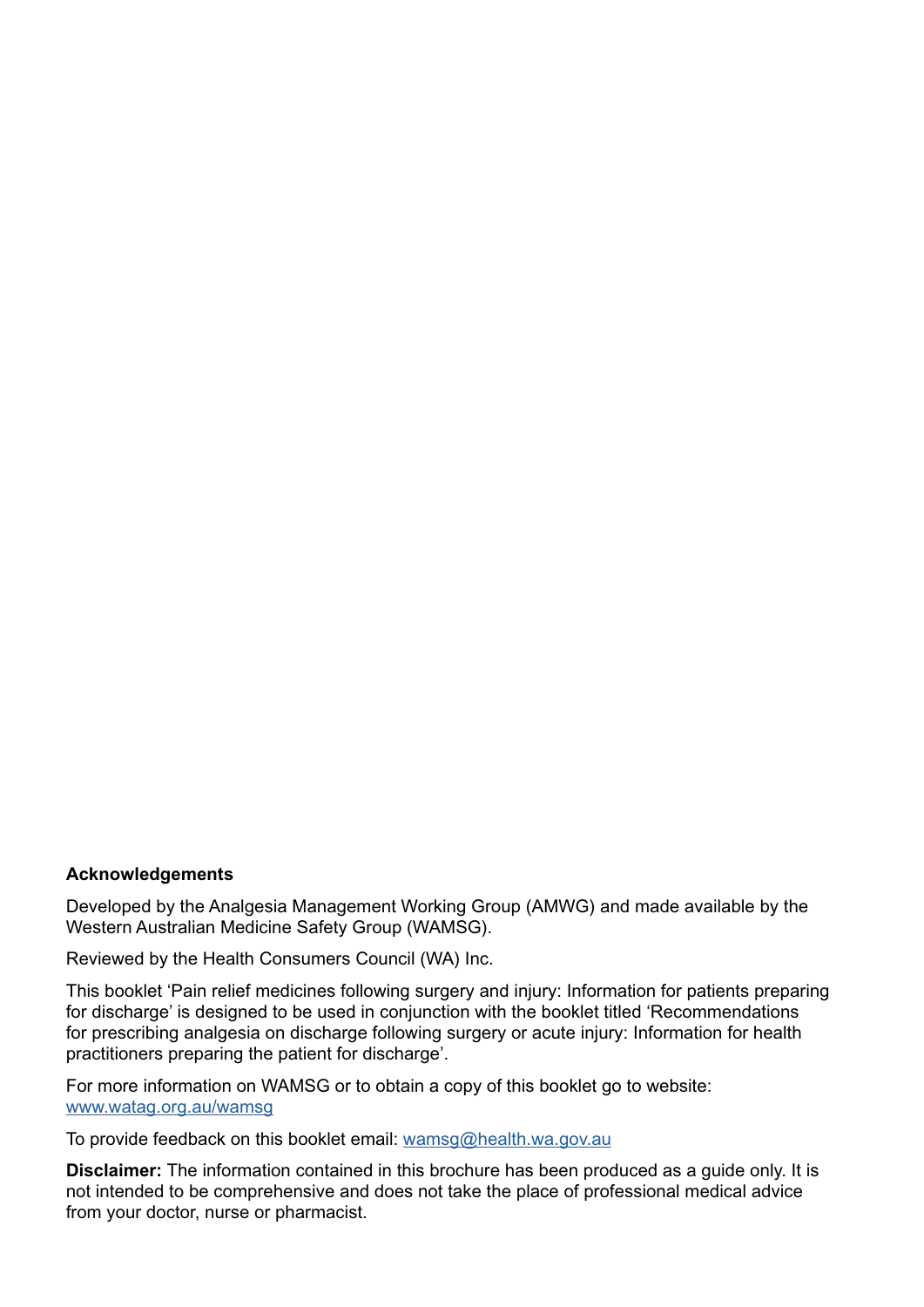# **Contents**

| Pain following surgery or injury                                    | $\overline{2}$ |
|---------------------------------------------------------------------|----------------|
| How much pain is normal and how long will it last?                  | 2              |
| What's the difference between a medicine name and a brand name?     | 3              |
| How to take your medicines                                          | 3              |
| You should let your treating clinician know as soon as possible if: | 4              |
| While taking pain medicines it is important that you:               | 4              |
| Follow up with your family GP                                       | 4              |
| Storage and disposal                                                | 4              |
| What are the common pain relief medicines?                          | 5              |
| Paracetamol                                                         | 5              |
| Which paracetamol should I take?                                    | 5              |
| How to take it?                                                     | 5              |
| Anti-inflammatories                                                 | 6              |
| Are there any side effects?                                         | 6              |
| Opioids                                                             | 7              |
| What are opioids used for?                                          | 7              |
| Other medicines                                                     | 7              |
| Are there any side effects?                                         | 7              |
| Nerve-related pain agents                                           | 8              |
| Pain relief management plan                                         | 9              |
| Useful contacts                                                     | 10             |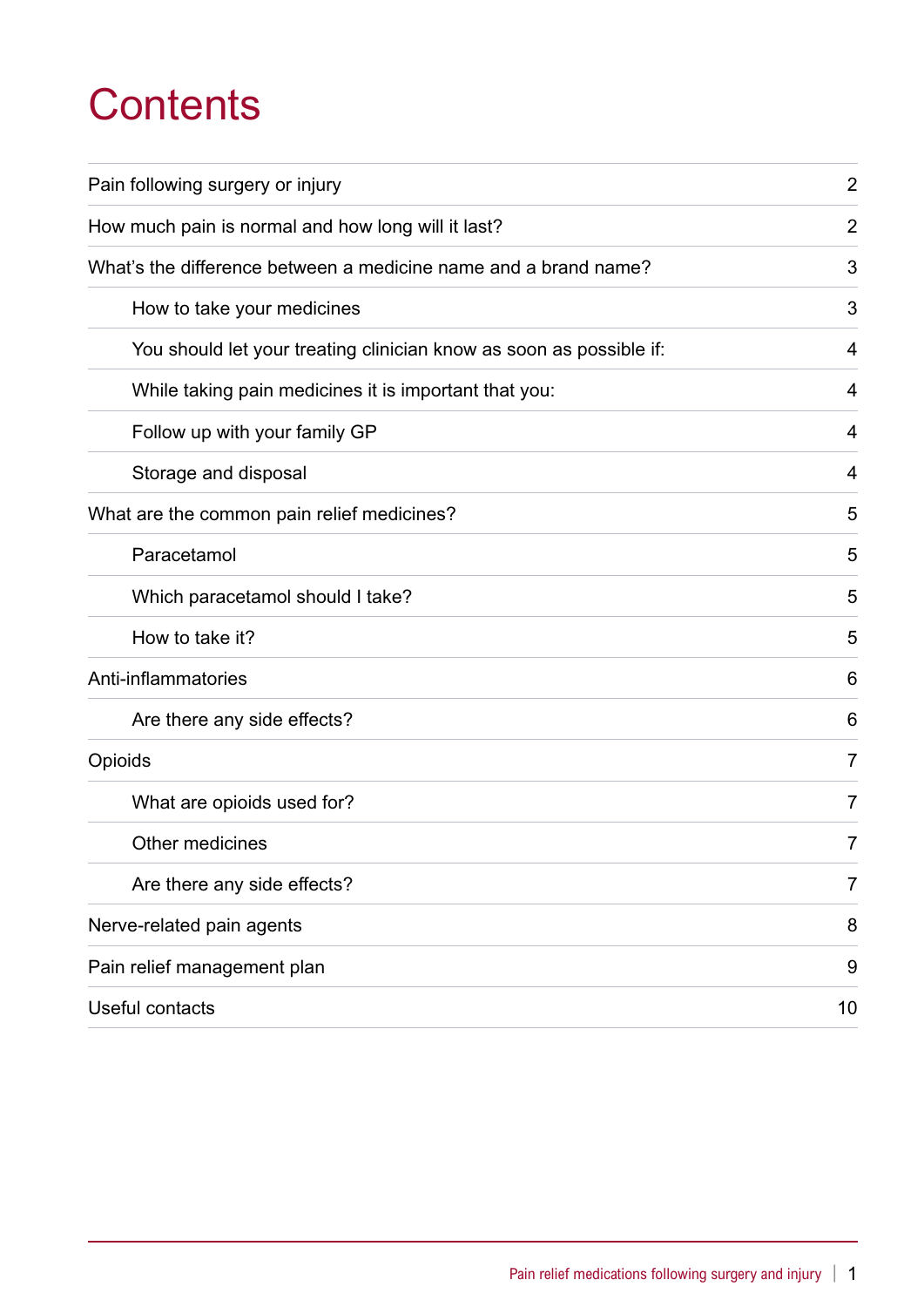# Pain following surgery or injury

Following surgery or an injury it is normal to have pain. Each person's experience of pain can be different but it is expected to last between a few days and a few weeks.

In most people this pain can be well controlled. It is important for your recovery that you manage your pain well so that you are able to do rehabilitation activities.

Your treating clinician (such as your doctor, nurse practitioner or pharmacist) will determine which medicines are the most appropriate for you based on your surgery or injury type, the other medicines you take and any other health conditions you may have. Tell your treating clinician if you are taking any other medicines including those prescribed, vitamins and minerals, herbal supplements and medicines you buy without a prescription from a pharmacy, supermarket or health food store.

It is important that you know the name of your medicine, how much to take, when to take it and what it is for, before you leave the hospital.

## How much pain is normal and how long will it last?

The amount of, and duration of pain varies for everyone. Different operations and injuries result in different types and levels of pain. Ask your treating clinician how much pain to expect and how long it is likely to last. Knowing what to expect can help in planning how and when to reduce your pain medicines.

To help treat your pain it is important that you tell your treating clinician:

- $\bullet$  where there is pain
- $\bullet$  how bad is the pain (e.g. rate your pain as 0 being no pain and 10 being the worst pain imaginable)
- $\bullet$  what it feels like (e.g. does it ache, burn, tingle)
- $\bullet$  what helps with the pain (e.g. sitting, hot packs, medicine)
- $\bullet$  what makes the pain worse (e.g. moving).

You may find it useful to keep a diary to help remember this information from day to day.

Usually pain will gradually reduce as your body recovers and it is expected that the amount of medicine you take to relieve the pain will slowly reduce.

It is important that you stop taking your pain medicine when you no longer feel discomfort. Some strong pain relieving medicines, such as opioids, can become addictive. This is not the case when used to control your pain.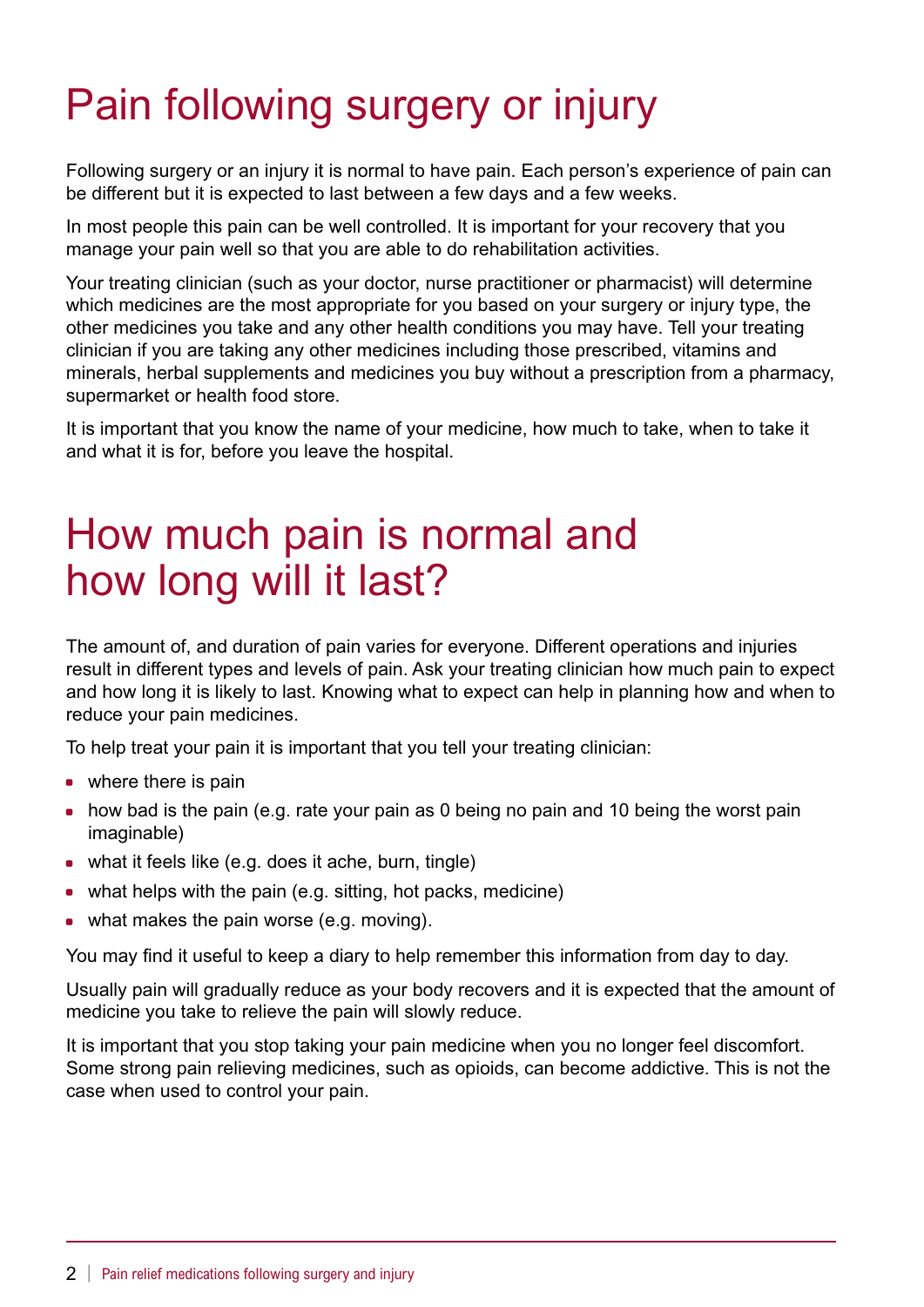## What's the difference between a medicine name and a brand name?

Every medication has a name given to the medicine, which we will refer to as the, 'medicine name' (such as paracetamol). Companies then give these a 'brand name', to help consumers distinguish between manufacturers. Paracetamol has many brand names including Panadol®, Paralgin®, Panamax®, Dymadon®, Panadol Osteo® and Febridol®.

All medicines in this booklet are referred to by medicine name.

## **How to take your medicines**

- **Read the pharmacy label** it tells you how often to take the medicine. If you are unsure about the directions ask your treating clinician.
- Take only the amount written on the label. It is important to take the medicines as prescribed to make sure your pain is well controlled.
- If pain is not relieved with mild pain medicines a strong pain medicine can be added. These are usually only taken when required and at specified intervals of time between doses.

### **Diagram 1: Stepping down from pain after surgery or injury**

#### **Immediately after surgery or injury**

You may require a pain medication like an opioid along with other pain medications like paracetamol and/or anti-inflammatory and/or a nerve-related pain agent.

**As you start to recover, the type and amount of pain medication may change**

You may be prescribed less or no opioid medications, but may still be on paracetamol and/or anti-inflammatory and/or a nerve-related pain agent.

#### **As you continue to recover and the pain becomes less**

You may require less or different types of pain medication. Eventually you may only need paracetamol or nothing at all.

Diagram 1: outlines the medicines which may be used to control your pain following surgery or injury and how they may be changed and reduced during your journey towards recovery. Medicine can be stopped when the pain from the surgery or injury has stopped.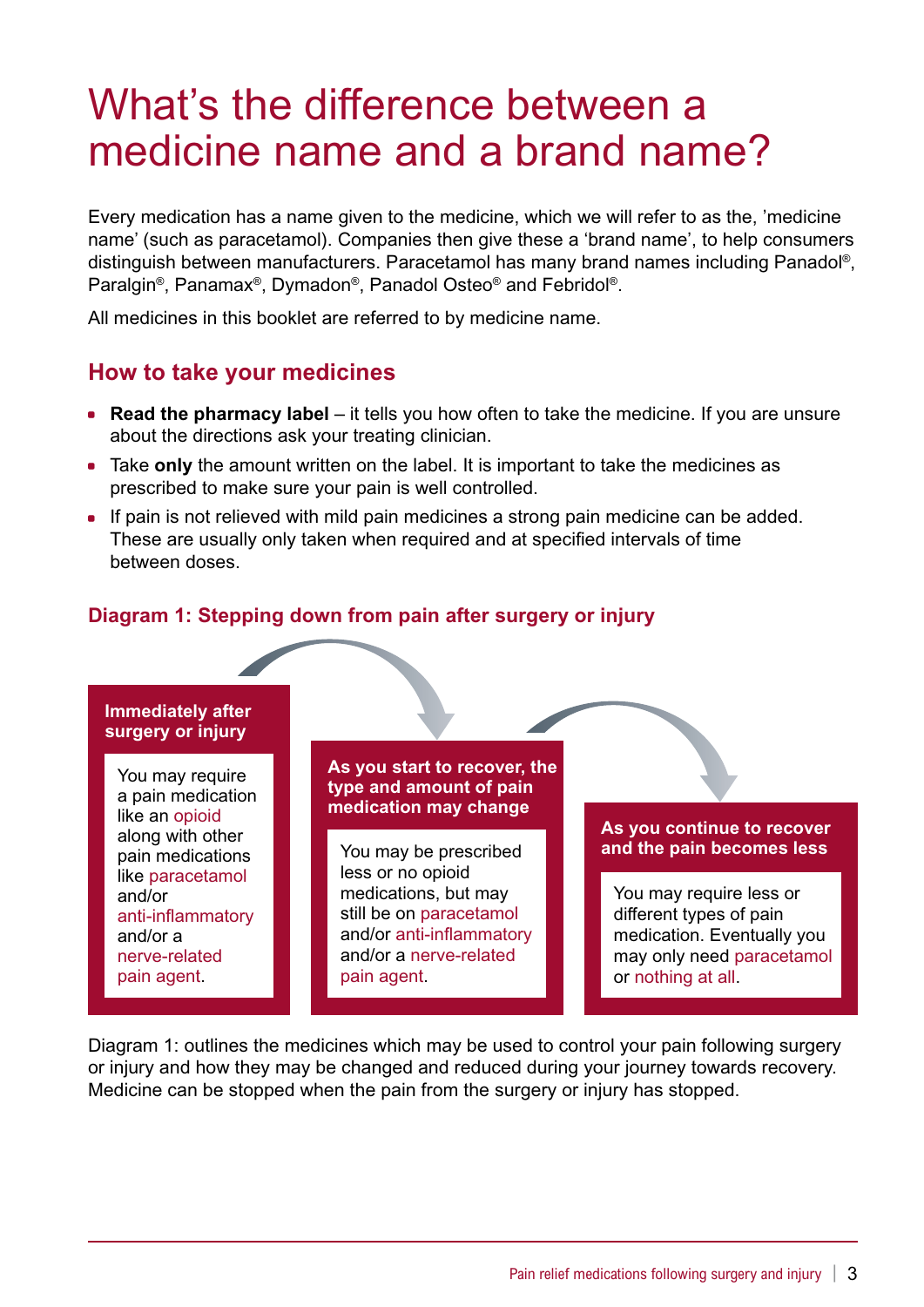## **You should let your treating clinician know as soon as possible if:**

- you are unable to sleep because of pain
- your pain is increasing rather than decreasing during your recovery
- your pain doesn't get better after taking your pain relief medicine
- you are experiencing side effects from your pain relief medicine
- you feel you might be becoming dependent on your pain medicines to make you feel better (for example, if you are no longer in pain, but still seeking out the medicine).

### **While taking pain medicines it is important that you:**

- tell your dentist or any other treating clinician about all of the medicines that you are taking
- ask your treating clinician if you can take your other, usual medicine as well as the pain relievers you are taking
- do not give your medicine to anyone else

For more information about any of your medicines and side effects see the specific Consumer Medicine Information for that medicine provided to you on discharge, or visit NPS MedicineWise website [www.nps.org.au/medicines](http://www.nps.org.au/medicines)

## **If you take too much (overdose)**

If you take greater than the recommended 24 hour dose, immediately telephone your **treating clinician**, **Poisons Information Centre** (telephone 13 11 26), **healthdirect** 1800 022 222 (24 hour health advice line) or go to the **Emergency Department** at your nearest hospital. Do this even if there are no signs of discomfort or poisoning. You may need urgent medical attention.

## **Follow up with your family GP**

Even if your pain is improving it is very important that you see your family GP shortly after your surgery so they can check on your recovery and help you safely reduce and stop your pain medicine.

### **Storage and disposal**

Ensure all medicine is stored where children cannot reach it. If you have any leftover medicine, take it to your pharmacy where it can be disposed of safely.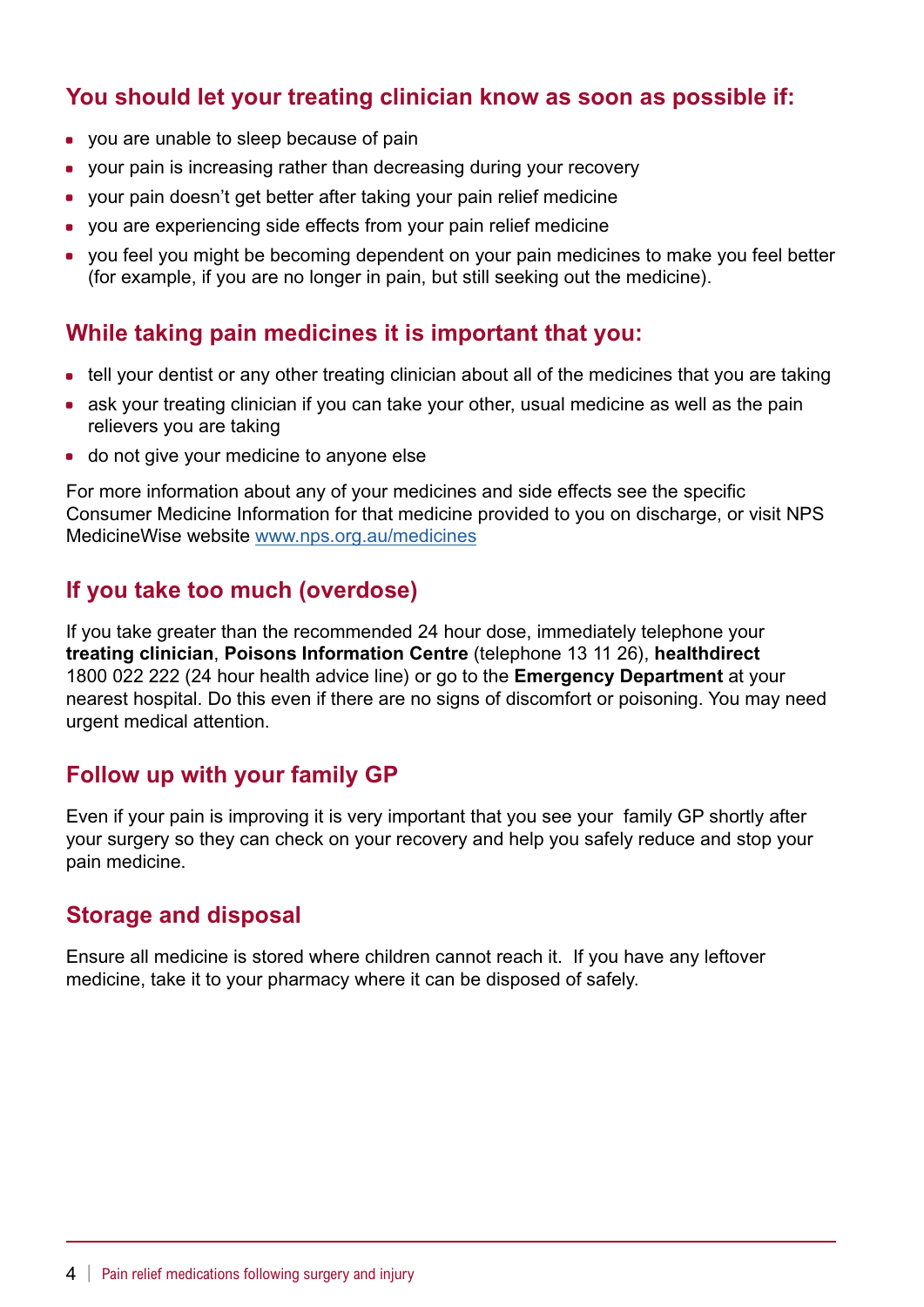## What are the common pain relief medicines?

## **Paracetamol**

Paracetamol is used to treat many types of pain and is usually available without a prescription. Even if you have strong pain, paracetamol can help. It can give extra pain relief, even if you are taking big doses of strong pain medicine.

### **Which paracetamol should I take?**

Paracetamol comes in lots of different tablets and mixtures and can be bought in pharmacies or supermarkets. Talk to your treating clinician for the best form for you. Many medicines, such as cough and cold formulations, contain paracetamol. It is important not to take too much paracetamol because it can cause liver damage.

### **How to take it?**

If you have ongoing pain it is best to take paracetamol '**regularly**'.

**Regularly** means:

- For paracetamol **500 mg** tablets the usual dose is two tablets four times a day, which may mean two tablets are taken every six hours (**maximum of eight tablets a day**).
- For paracetamol 665 mg slow release tablets, the usual dose is two tablets three times a day, which may mean two tablets every eight hours (**maximum of six tablets a day**).

**Caution:** Ask your treating clinician for advice if you are also taking cough and cold formulations, as the maximum tablets to take a day will change.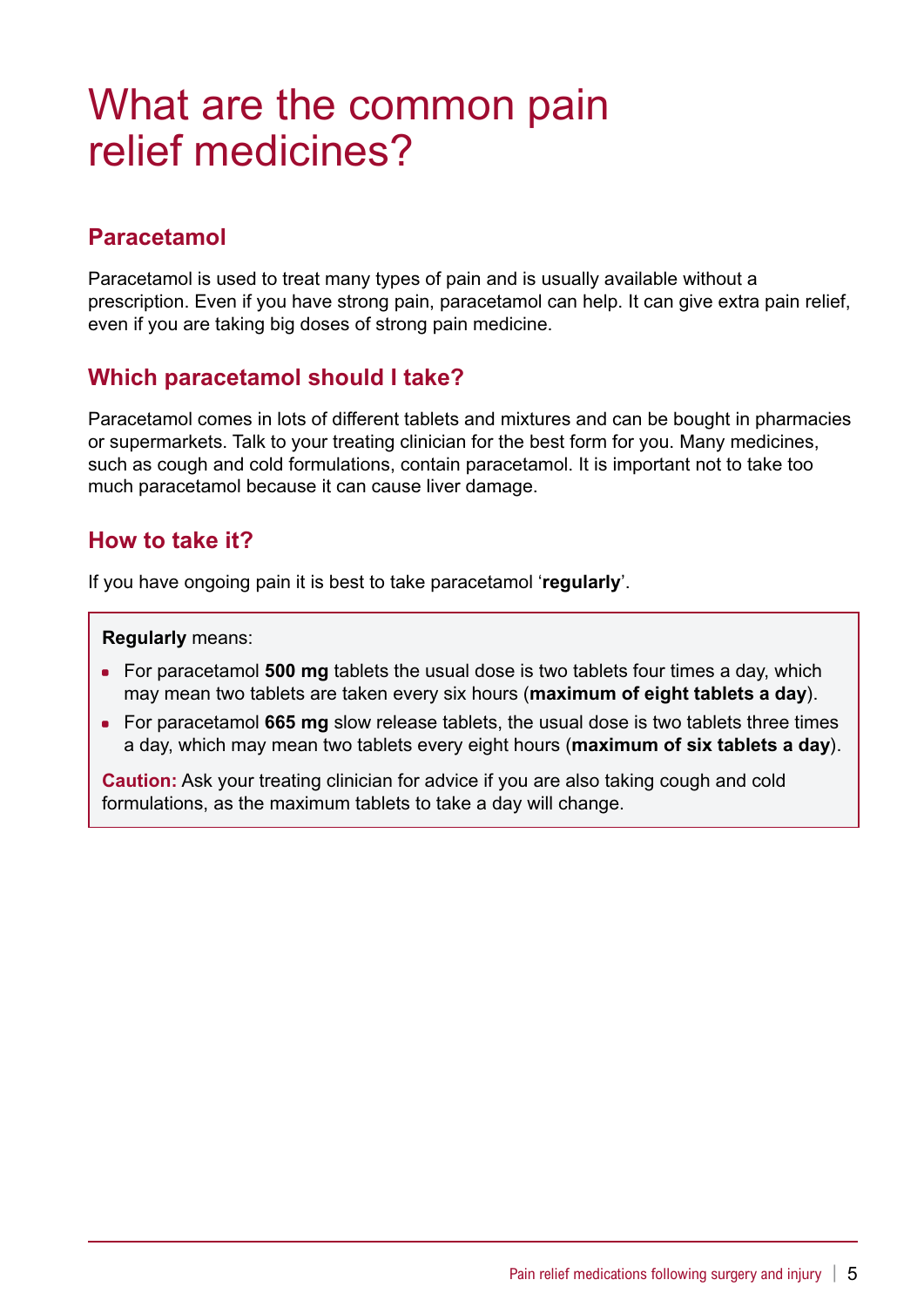# Anti-inflammatories

Anti-inflammatories may be obtained with a prescription (e.g. celecoxib) or without a prescription (e.g. ibuprofen).

They are used to relieve pain and to reduce inflammation (swelling, redness or soreness) that may occur after surgery or injury.

Anti-inflammatories are found in a range of non-prescription and prescription medicines such as cough, cold and flu products. Please inform your treating clinician if you are taking any of these medicines.

## **Are there any side effects?**

Common side effects of anti-inflammatories include stomach pain, stomach upset (including nausea or feeling sick), indigestion and heartburn.

Less common side effects include stomach ulceration, kidney problems, blood pressure or heart problems.

**Caution: Anti-inflammatory medicines should only be taken for a short period of time (one to two weeks) except under medical advice.**

**Please advise your treating clinician if you are taking any of these medicines.** 

For more information about side effects refer to the specific Consumer Medicine Information. Please seek professional advice if you experience any side effects.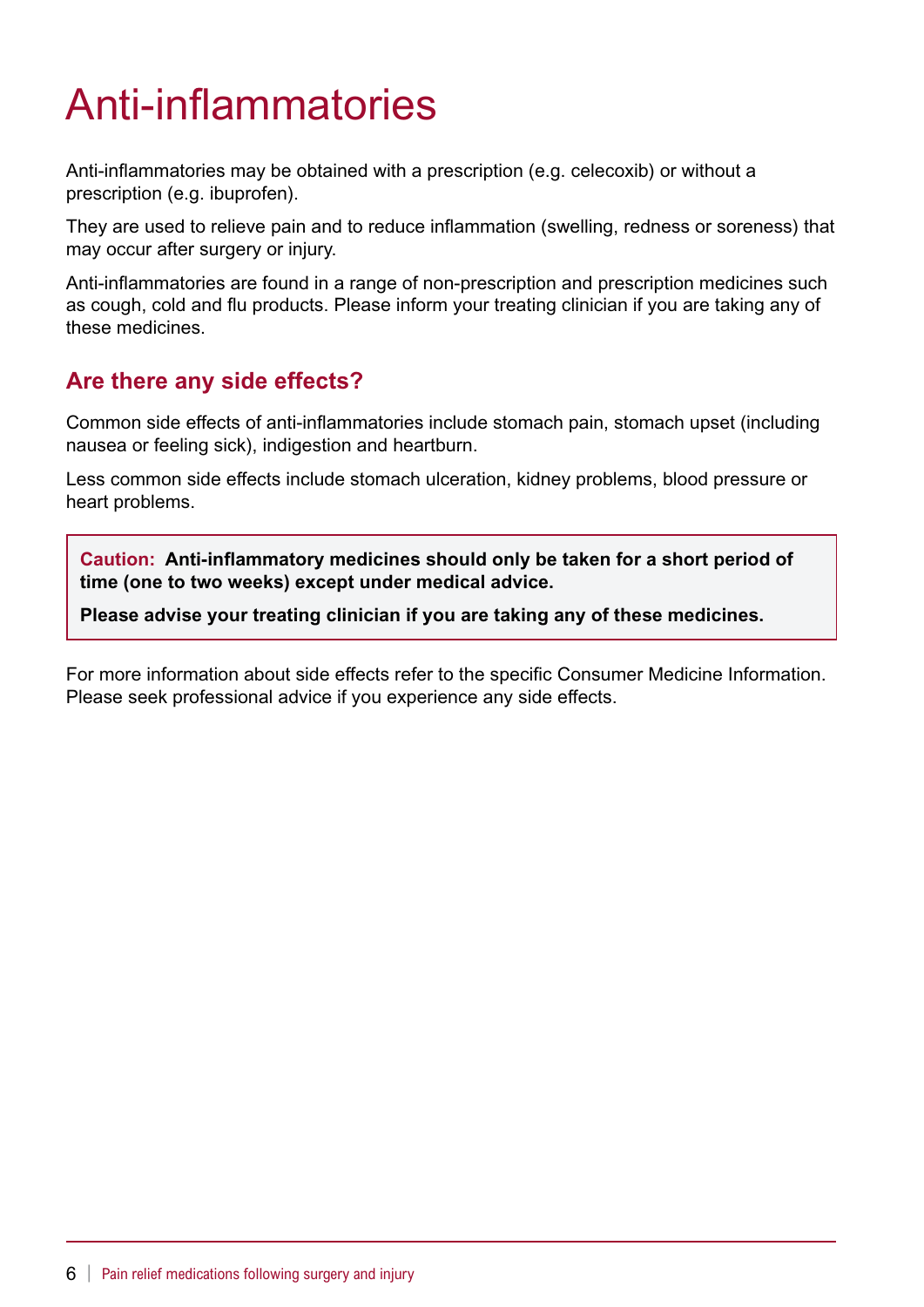# **Opioids**

Opioids are only available on prescription and include medicines such as codeine, tramadol, oxycodone, morphine, tapentadol, buprenorphine and hydromorphone.

## **What are opioids used for?**

Opioids prescribed for pain following surgery or injury are:

- $\bullet$  to relieve strong pain
- usually only taken when required or as needed
- usually only needed for a few days.

## **Other medicines**

There are a number of medicines which may interact with opioids, so please discuss all of the medicines you are taking with your treating clinician, before you leave the hospital.

## **Are there any side effects?**

Opioids can produce a number of common side effects, including:

### **Constipation**

To reduce the risk of constipation keep up your fluid and fibre intake and stay as active as possible.

Sometimes a laxative is needed. If constipation becomes a problem you should speak to your treating clinician.

#### **Nausea and vomiting**

If nausea or vomiting becomes a problem speak to your treating clinician.

### **Drowsiness**

Opioid medicines may affect alertness. They can cause drowsiness, sleepiness or dizziness which can make it more dangerous to do your usual activities. It is recommended that you **avoid**:

- driving, cycling or operating machinery
- making important personal or business decisions, or signing legal papers
- $\bullet$  alcohol
- sleeping tablets.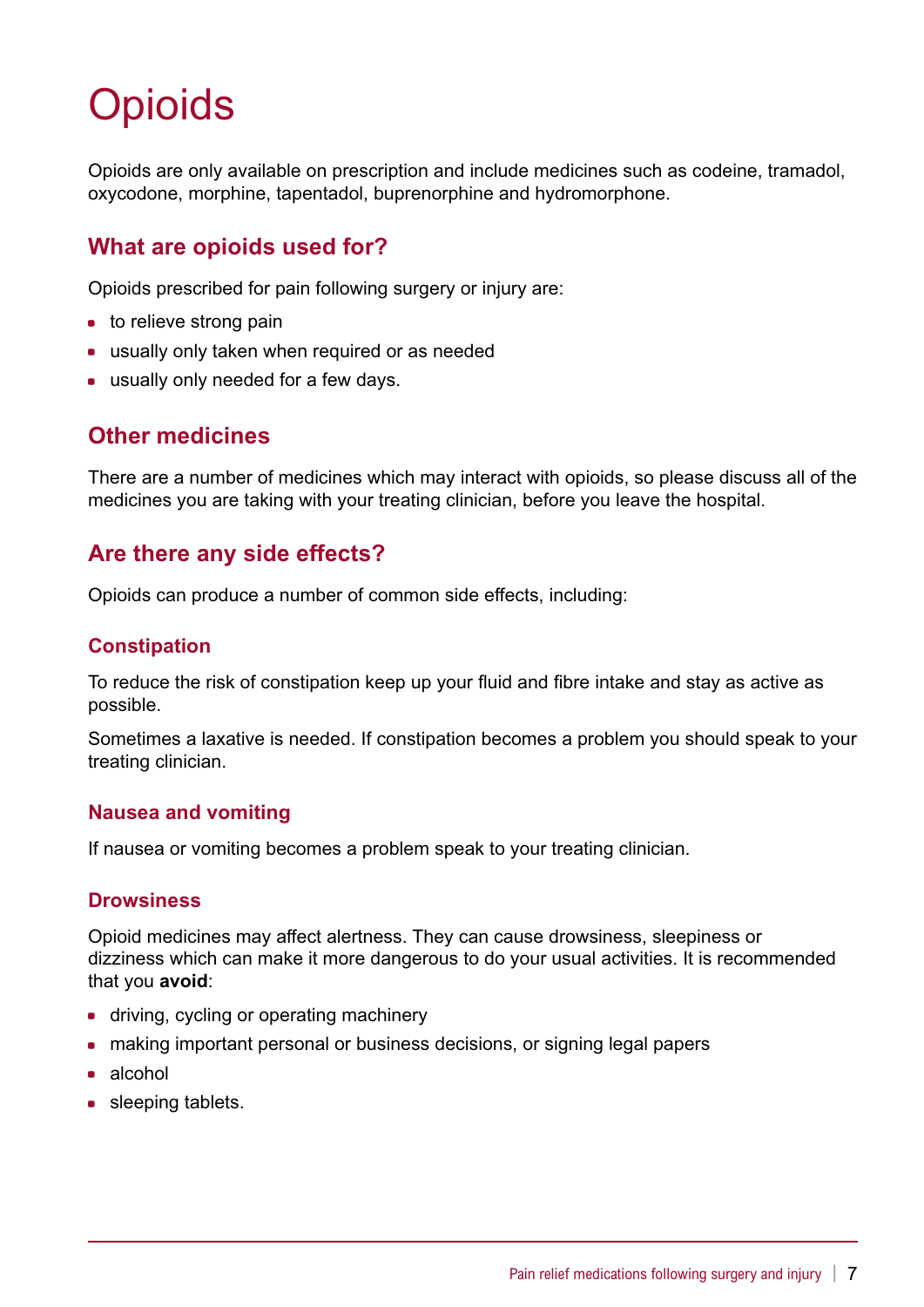**Caution:** If you or your family and friends notice that you become drowsy or sleepy after taking these tablets do not take any more until you are wide awake. If you need to take an opioid again for your pain, take a lower dose (such as half the dose).

When alcohol or sleeping tablets are taken with opioids they may increase the risk of drowsiness or respiratory depression (slower and shallow breathing while sleeping) which can lead to death.

**Stop taking opioid pain medication and contact the emergency department or your nearest hospital if you are having trouble staying awake.**

Some people may have other side effects from opioids. Tell your treating clinician if you notice anything else that is making you feel unwell while taking these medicines.

# Nerve-related pain agents

These medicines may be prescribed to help manage nerve pain. You may hear them called 'adjunctive' or 'helper' medicines. Some examples include: amitriptyline, duloxetine, gabapentin, nortriptyline and pregabalin.

If you have been started on any of these medicines in hospital, continue taking as instructed or until reviewed by your family GP or treating clinician.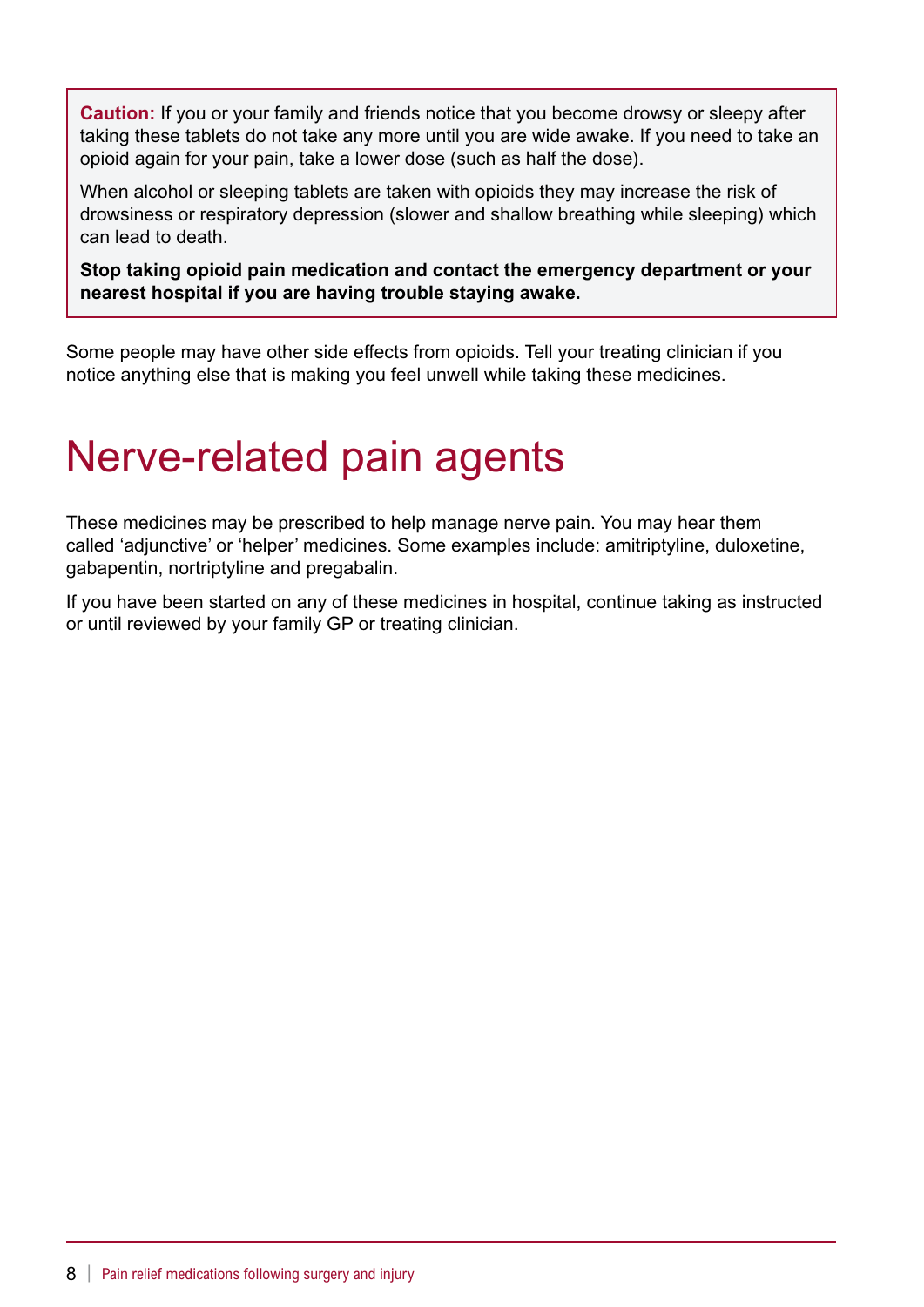## **Pain relief management plan**

You may have been prescribed one or more of these medicines. Cross out the medicines which you are not taking. Your treating clinician can assist you in completing this section.

### **Paracetamol**

| <b>Paracetamol 500 mg Tablets</b><br>Take 2 tablets four times a day<br>Suggested times to take medicine:<br>7am, 12pm (midday), 6pm and 10pm<br>Expected duration ______________ days | OR | <b>Paracetamol Slow Release 665 mg</b><br><b>Tablets</b><br>Take 2 tablets three times a day<br>Suggested times to take medicine:<br>7am, 2pm and 10pm<br>Expected duration _______________ days |
|----------------------------------------------------------------------------------------------------------------------------------------------------------------------------------------|----|--------------------------------------------------------------------------------------------------------------------------------------------------------------------------------------------------|
| <b>Anti-inflammatories</b>                                                                                                                                                             |    |                                                                                                                                                                                                  |
|                                                                                                                                                                                        |    | PBS     Non-PBS                                                                                                                                                                                  |
|                                                                                                                                                                                        |    |                                                                                                                                                                                                  |
|                                                                                                                                                                                        |    |                                                                                                                                                                                                  |
| Expected duration: ___________ days Take with or after food                                                                                                                            |    |                                                                                                                                                                                                  |
| Extra pain relief medicine Used when regular pain relief medicines are not sufficient to control pain                                                                                  |    |                                                                                                                                                                                                  |
|                                                                                                                                                                                        |    |                                                                                                                                                                                                  |
|                                                                                                                                                                                        |    |                                                                                                                                                                                                  |
|                                                                                                                                                                                        |    |                                                                                                                                                                                                  |
|                                                                                                                                                                                        |    |                                                                                                                                                                                                  |
| Expected duration: ____________ days                                                                                                                                                   |    |                                                                                                                                                                                                  |
|                                                                                                                                                                                        |    |                                                                                                                                                                                                  |
|                                                                                                                                                                                        |    |                                                                                                                                                                                                  |
|                                                                                                                                                                                        |    |                                                                                                                                                                                                  |
|                                                                                                                                                                                        |    |                                                                                                                                                                                                  |
| Expected duration: ___________ days                                                                                                                                                    |    |                                                                                                                                                                                                  |
| <b>Nerve-related pain medicine</b>                                                                                                                                                     |    |                                                                                                                                                                                                  |
|                                                                                                                                                                                        |    | PBS     Non-PBS                                                                                                                                                                                  |
|                                                                                                                                                                                        |    |                                                                                                                                                                                                  |
|                                                                                                                                                                                        |    |                                                                                                                                                                                                  |
| Expected duration: ___________ days                                                                                                                                                    |    |                                                                                                                                                                                                  |
|                                                                                                                                                                                        |    |                                                                                                                                                                                                  |
|                                                                                                                                                                                        |    |                                                                                                                                                                                                  |
|                                                                                                                                                                                        |    |                                                                                                                                                                                                  |
|                                                                                                                                                                                        |    |                                                                                                                                                                                                  |
|                                                                                                                                                                                        |    |                                                                                                                                                                                                  |
|                                                                                                                                                                                        |    |                                                                                                                                                                                                  |